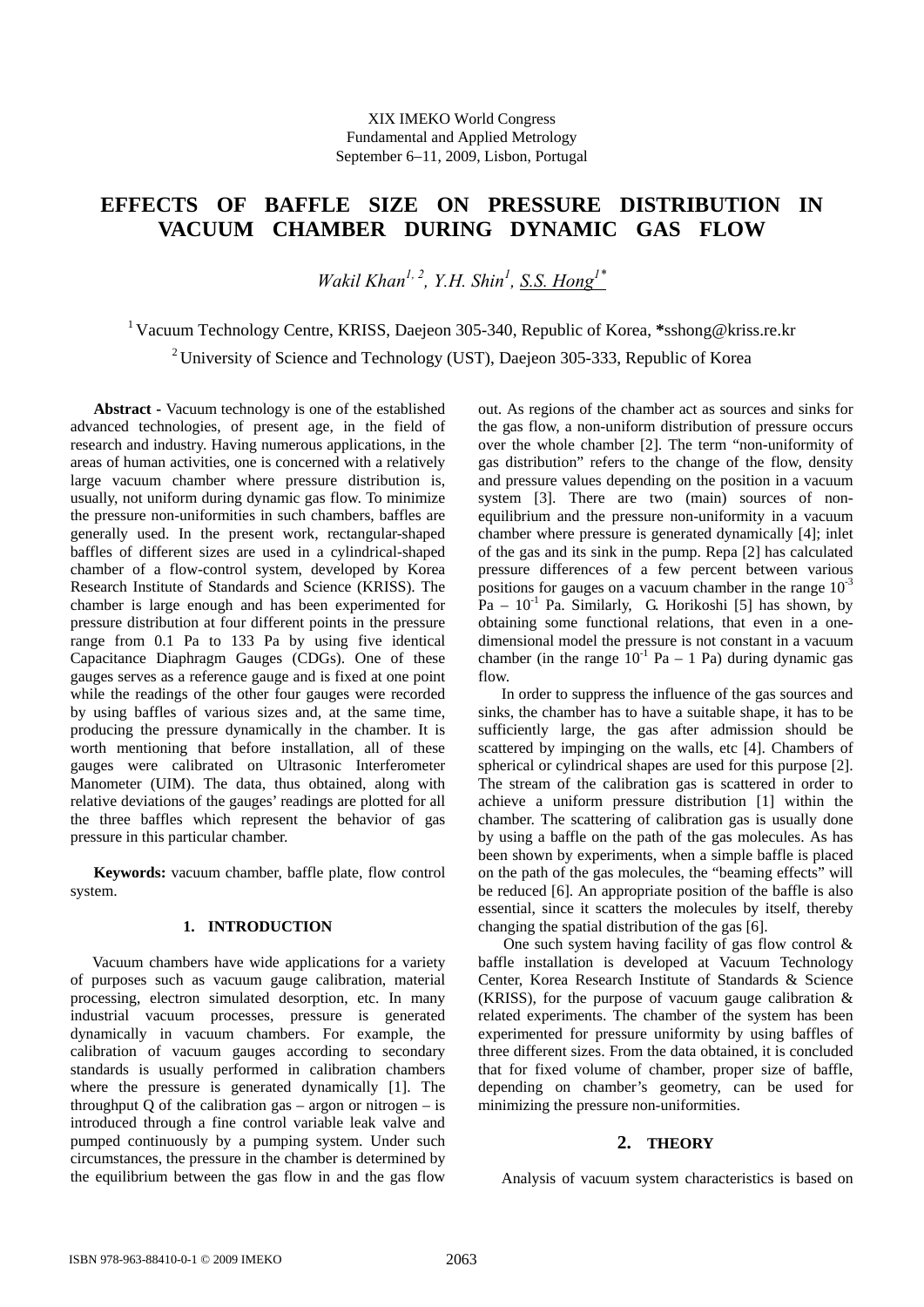the assumption that molecular velocity distribution is Maxwellian and their flux intensities are isotropic. The assumptions have been confirmed in many experiences [7]. The kinetic theory of gases provides a straightforward relationship between the number density of molecules and pressure in such cases [8]. However, the isotropic state is disturbed by the dynamic molecular flow of gas resulting from localized or distributed (usually both) sinks and/or sources. Depending on their contribution to the process, these sources and/or sinks cause non-uniform and nonisothermal gas flow in the pumped vessel. Industrial vacuum equipment subject to dynamic working conditions does not permit isotropic gas conditions at reduced degree of rarefaction [8]. Such systems are termed as "nonisotropic" systems. The system under consideration is a nonisotropic system working in the medium vacuum range  $(0.1 \text{ Pa} - 133 \text{ Pa}).$ 

 Depending on pressure and the cross dimensions of a tube, three types of flow can be differentiated [9]: continuum or viscous flow, molecular flow, and transitional flow. Knudsen in 1910 found experimentally that the number  $K_n = \lambda/d$  (Knudsen number) which is the ratio of mean free path  $(\lambda)$  of the gas particles to the cross dimension (*d)* of the vacuum component, can supply information concerning the gas flow regime [10]. Similarly, to describe the type of gas flow, it is convenient to use the Knudsen number [11]. The value of  $\lambda$  for gas consisting of molecules of same diameter is given by [10]:

$$
\lambda = \frac{3.107 \times 10^{-24} T}{p \delta_m^2}
$$
 (m) (1)

Where *T* (K), *p* (Pa), and  $\delta_m$  (m) are temperature, pressure and diameter of the gas molecules respectively. For nitrogen gas the value of  $\delta_m$  is  $3.78 \times 10^{-10}$  m.

 On the basis of Knudsen number gas flows can be classified as [8]:

|                    | $K_n \leq 0.01$ Viscous flow |
|--------------------|------------------------------|
| $K_n > 3.0$        | Molecular flow               |
| $0.01 < K_n < 3.0$ | <b>Transitional flow</b>     |

 These defining values are not as sharp as is implied, but their general correctness is founded in experimental results [12].

 In the viscous (continuum) flow regime, gas behaves as a (continuous) fluid and molecule-molecule collisions with mean free path much less than the equipment size determines gas behavior. At low pressures, mean free path becomes greater than the container's characteristic dimension. Molecule-surface collisions dominate the gas behavior, molecule-molecule collisions become quite rare, and the gas flow under such conditions is termed as molecular flow.

 The intermediate flow regime between viscous & molecular, known as transitional regime occurs in the medium vacuum range. In this range, collisions of gas particles with the wall (surface) occur just about as often as mutual collisions amongst gas particles [9]. The gas flow in this regime, also called the "Knudsen flow", is composed of viscous (laminar) and molecular flow. On further decreasing the pressure, the flow becomes molecular while increasing the pressure, the flow shifts towards the continuum state.

#### **3. EXPERIMENTAL SETUP AND PROCEDURE**

 The flow control system is shown in Fig. 1. The 36.65 l chamber is pumped by a high vacuum pumping unit consisting of a turbomolecular pump (pumping speed  $= 560$  $1/s$  for  $N_2$ ) and a scroll pump (pumping speed 300 l/m). The chamber is equipped with different types of vacuum gauges, ranging from low to high vacuum range & mass flow controllers. Of these gauges, five capacitance diaphragm gauges (CDGs) are used for recording the experimental data as the capacitance sensing technique results in a high degree of pressure sensitivity. It is one of the most important gauges in low and middle vacuum range [13] and is widely used in industries based on vacuum technology as measuring device because of the easy use, good accuracy and resolution as well as good compatibility with most of gases [14]. It is worth mentioning that before installation, all the CDGs were calibrated on ultrasonic interferometer manometer (UIM). The positions of all five CDGs on the vacuum chamber are shown in Fig.1.

Initially the system was evacuated to base pressure  $< 6$  $\times$  10<sup>-6</sup> Pa through gate valve (GV). During experiment, the GV remained closed and the system is pumped through bypass line. The test gas was leaked into the system through mass flow controllers MFC1 & 2 with respective gas flow ranges of 1 slm & 3 sccm  $(1 \text{slm} = 1.69 \text{ Pa.m}^3 \text{s}^{-1} \text{ and } 1 \text{sccm})$  $= 1.69 \times 10^{-3}$  Pa.m<sup>3</sup>s<sup>-1</sup>).



Fig. 1. The dynamic flow control system.

 It was observed that the gas molecules become in equilibrium within the chamber in about 25 - 30 minutes after gas injection. The gas flow versus generated pressure (CDG3) without baffle is shown in Fig. 2.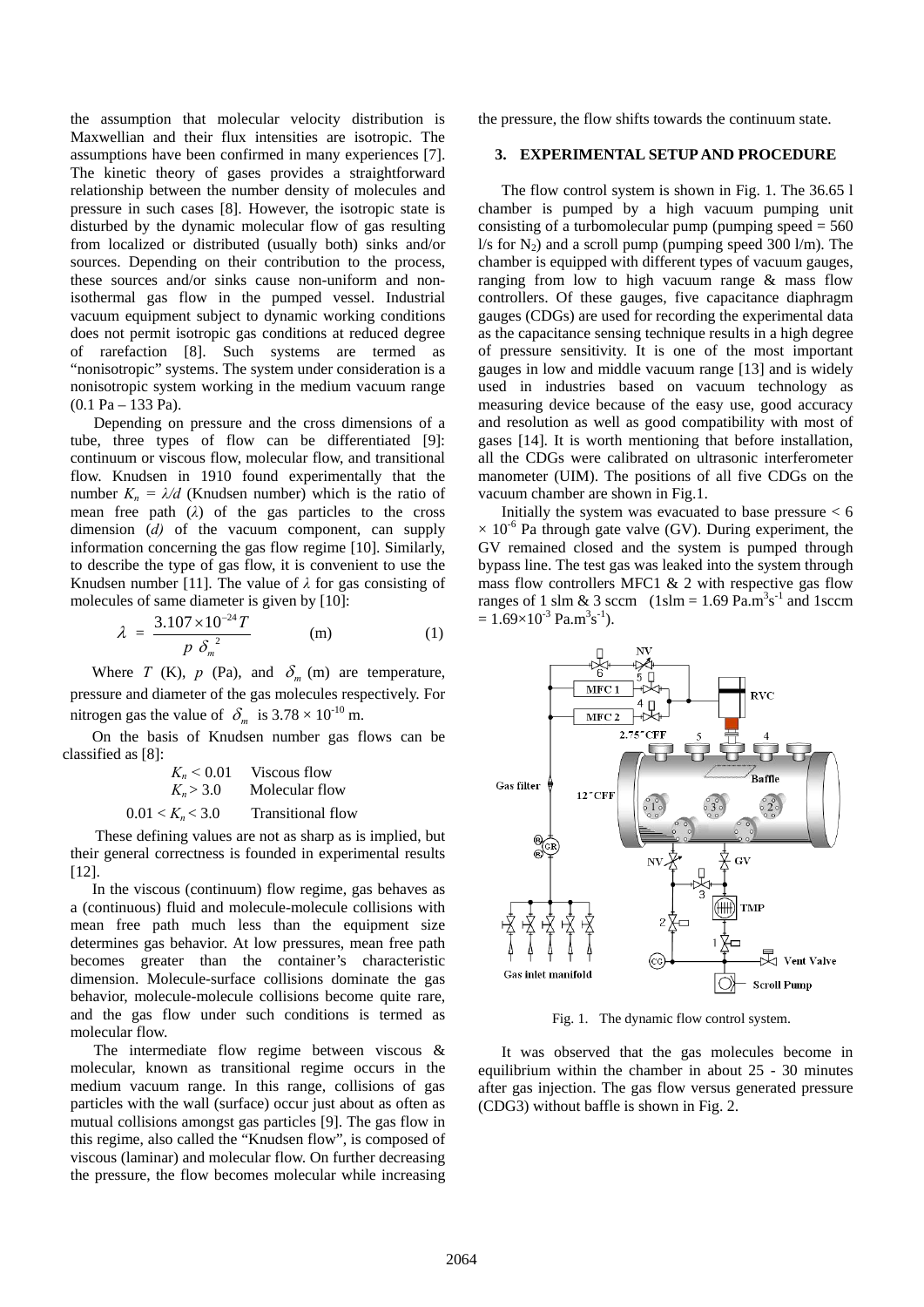

Fig. 2. Gas flow versus generated pressure (CDG3) in the chamber without baffle.

 Ten data points (one set) in the desired range of pressure were recorded. Each set of data points was repeated four times. The system is fully operated through Labview computer software program. The test gas used was nitrogen of 99.99 % purity.

 Three baffle plates of respective cross sectional areas 132 cm<sup>2</sup>, 289 cm<sup>2</sup>, and 405 cm<sup>2</sup> at a distance of 30 mm from the top of the chamber were used one by one and the distribution of pressure was checked. For convenience, on the basis of their sizes, these baffles are called small, medium, and large size baffles respectively.

#### **4. RESULTS AND DISCUSSIONS**

The graph of gas flow versus generated pressure (CDG3) in the chamber without baffle is shown in Fig. 2. It is clear from the graph that its slope  $(\Delta p)$  decreases as *q* pressure rises. This means that more gas flow is required in

order to raise pressure through same increment as we go up the graph.

 Fig. 3 shows the relation between mean free path *(λ)* of the gas molecules versus gas flow in the chamber without baffle. The value of  $\lambda$  is calculated from (1) with *p* as "average generated pressure" which is the mean of all the CDGs readings.



shown by their relative deviations in Fig. 5. Fig. 3. Gas flow versus mean free path of the gas molecules in the chamber.

| Table 1. The values of mean free path $\lambda$ and Knudsen number |
|--------------------------------------------------------------------|
| $K_n$ for different values of average generated pressure with      |
| chamber's dia 0.256 m.                                             |

| Pressure | Mean Free Path | Knudsen number |
|----------|----------------|----------------|
|          |                |                |
| (Pa)     | $\lambda$ (m)  | $K_n$          |
| 0.87     | 0.00734        | 0.02867        |
| 2.0      | 0.00316        | 0.01236        |
| 2.5      | 0.00257        | 0.01000        |
| 9.9      | 0.00065        | 0.00253        |
| 19.7     | 0.00033        | 0.00127        |
| 27.4     | 0.00024        | 0.00091        |
| 45.9     | 0.00014        | 0.00054        |
| 99.3     | 0.000064       | 0.00025        |
| 106.7    | 0.000060       | 0.00023        |
| 113.2    | 0.000056       | 0.00022        |
| 120.0    | 0.000053       | 0.00020        |

From Table 1, it is clear that, for pressure *p* < 2.5 Pa, the value of  $K_n$  remains in the limits  $0.0286 - 0.01$  confirming that the gas flow in the chamber in this pressure range is transitional. Above 2.5 Pa pressure,  $K_n < 0.01$  showing that as pressure increases above 2.5 Pa, the flow in the chamber is shifting toward viscous state with frequent collisions of gas molecules, reduced mean free paths, and rapid transfer of momentum.

The relative deviations versus average generated pressure in the chamber without baffle have been plotted in Fig. 4.



Fig. 4. Relative deviations from the average (%) versus average generated pressure in the chamber without baffle.

 A simple explanation to these graphs is that as CDG5 is close to the inlet port and pumping line, it shows high pressure and, hence, maximum deviations than CDG3 & 4. CDG1 & 2 are at extreme ends of the chamber and as the chamber is pumped through bypass line, where CDG1 is near the pumping port, it shows comparatively less pressure than CDG2 which is far away from the pumping port.

 When baffle plate is placed on the path of the gas molecules, the distribution of gas molecules is changed as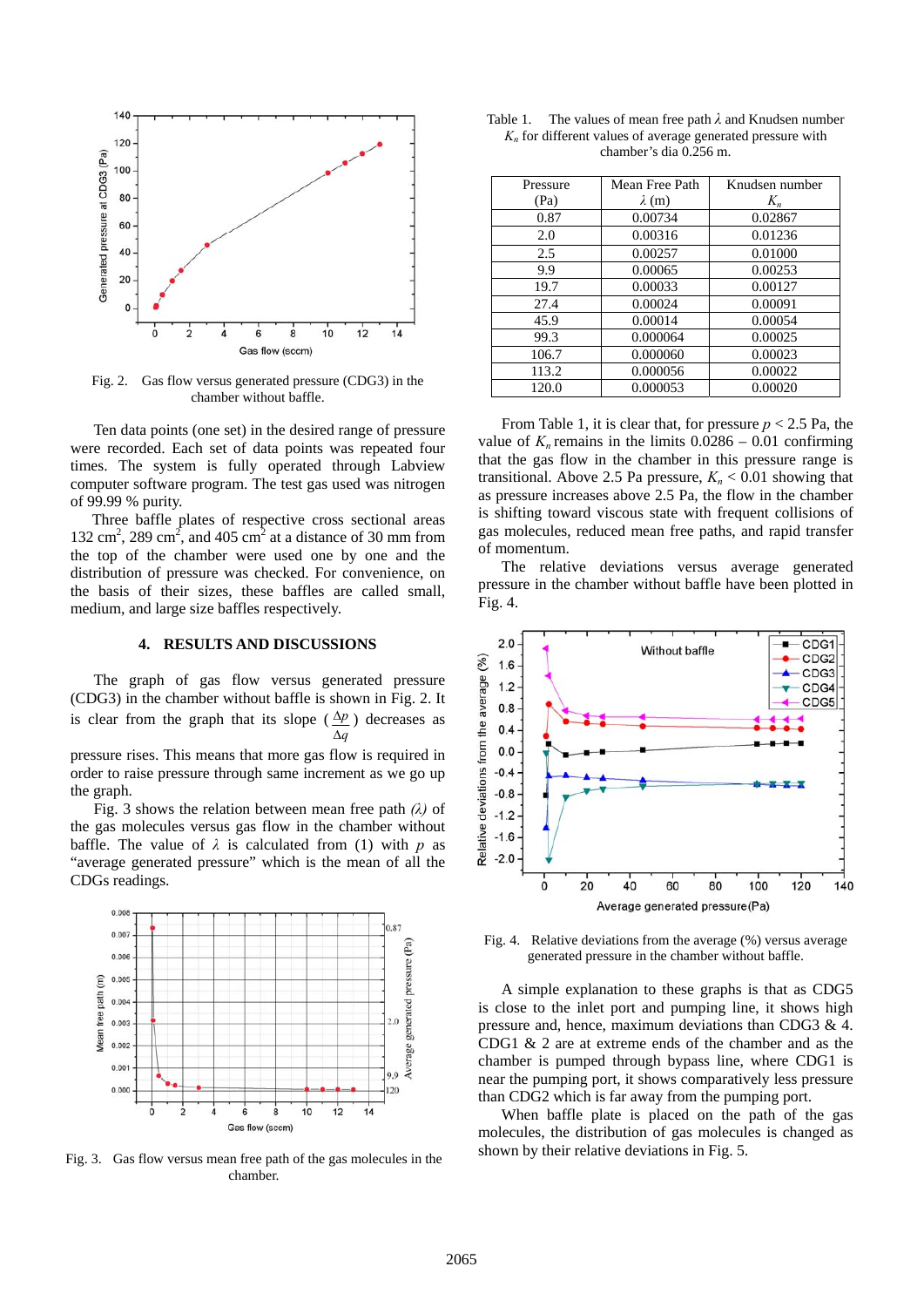

(c). Large size baffle

Fig. 5. Relative deviations from the average (%) versus average generated pressure; (a). Small size baffle (b). Medium size baffle (c). Large size baffle

 A common characteristic observed in all the graphs (with and without baffle) is that; below 2.5 Pa the deviations are maximum while above 2.5 Pa (up to 20 Pa) these deviations are reducing / becoming almost constant. As discussed above, at 2.5 Pa the value of  $K_n$  is 0.01 transitional flow exists after which as pressure increases, the flow becomes viscous laminar which is more regular flow and hence less deviations. Since in viscous state, the fluid behaves like a continuous fluid, the deviations are minimizing. This behavior of the gas is clear from all the graphs (Figs.  $5 \& 4$ ) with and without baffle plates.

 A comparison of the two cases, with and without baffle (Fig 5 & 4), shows that in the presence of baffle plate, the deviations in the pressure range 0.8 Pa to 10 Pa are less than without baffle case. Furthermore, the data for all the baffles show that these deviations are minimum for the smaller baffle. This means that if we use baffle plate in order to vary pressure distribution in the chamber, the small size baffle (area  $132 \text{ cm}^2$ ) will be more suitable in this case.

## **5. CONCLUSIONS**

A cylindrical-shaped vacuum chamber of 36.65 l capacity was experimented for pressure uniformity in the range 0.1 Pa to 133 Pa during dynamic gas flow by using three baffle plates of different sizes. It was observed that the small size baffle plate was giving fewer deviations than other two sizes (medium & large). These deviations are specific for this system depending on various factors like gas inlet and outlet ports, gauge position on the chamber, baffle plate size, its position from the gas inlet port etc. From this we conclude that in order to vary pressure distribution in the vacuum chamber during dynamic gas flow, proper size of the baffle plate should be used.

#### **REFERENCES**

- [1] F. Stanek, J. Tesar, L. Peksa, T. Gronych, P. Repa, "Extending the range of pressure generated dynamically up to 100 Pa in a calibration chamber pumped by a turbomolecular pump", *Vacuum,* vol*.* 67, pp. 307-310  $(2002)$
- [2] P. Repa. Z. Cespiro, L. Peksa, T. Gronych, and J. Tesar, "Measurement of pressure differences between various positions in a vacuum chamber where pressure is generated dynamically"*, Metrologia,* vol. 36, pp. 551-554 (1999).
- [3] S.B. Nesterov, Yu.K. Vassiliev, A.P. Kryukov, "Influence of the vacuum chamber shape on the non-uniformity of gas distribution*, Vacuum,* vol. 53, pp. 193-196 (1999).
- [4] L. Peksa, T. Gronych, P. Repa, J. Tesar, "Measurement of the pressure differences in a large chamber where the pressure is generated dynamically", *Vacuum*, vol. 67, pp. 333-338 (2002).
- [5] G. Horikoshi, T. Kuroda and Y Oka, "Pressure distribution in a large vacuum chamber with a large gas load and a large pumping speed", *Vacuum*, vol. 44 (5-7), pp. 617-619 (1993).
- [6] P.J.Szwemin,N.Niewinski and K.Szymanski, "Conductance of orifeces in the spherical and cylindrical chambers of calibration systems", *Vacuum,* vol. 46 (8-10), pp. 875-878 (1995).
- [7] Y. Tuzi, M. Kobayashi, and I. Arakawa, "Measurement and analysis of anisotropic conditions in a vacuum chamber by a unidirectional pressure gauge", *Proceedings of the 14th International Symposium on Rarefied Gas Dynamics*, Japan, 1984.
- [8] A. Berman, *Total Pressure Measurement in Vacuum*